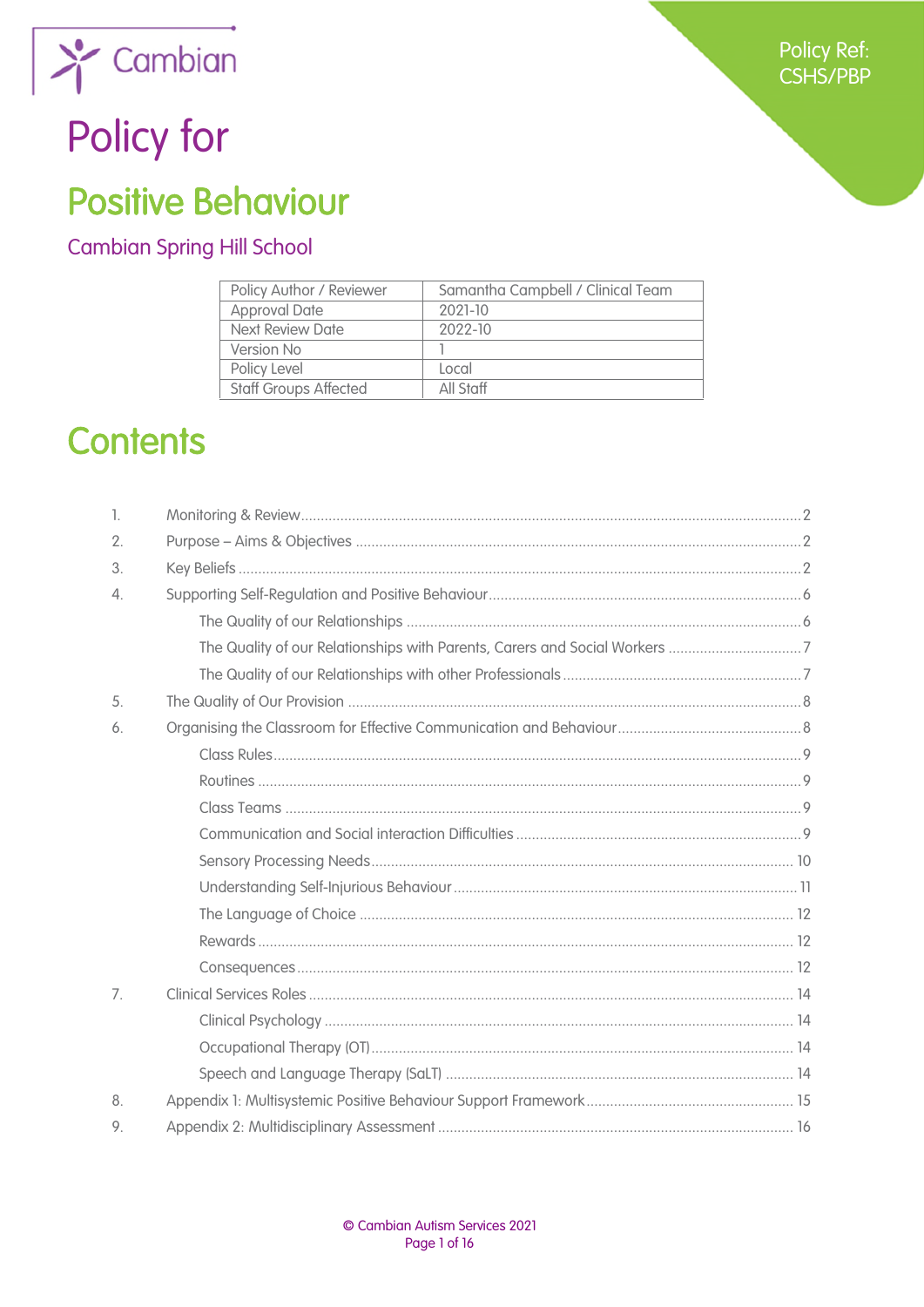

#### <span id="page-1-1"></span>1. Monitoring & Review

<span id="page-1-0"></span>The Policy Author will undertake a formal review of this policy for the purpose of monitoring and of the efficiency with which the related duties have been discharged, by no later one year from the date of approval shown above, or earlier if significant changes to the systems and arrangements take place, or if legislation, regulatory requirements or best practice guidelines so require.

Signed:

Samantha Campbell Principal October 2021

#### <span id="page-1-2"></span>2. Purpose – Aims & Objectives

- To provide guidance to teachers, learning support assistants, parents/carers, governors and other stakeholders on how support our learners to self-regulate, manager their behaviour and feel safe so they are ready to learn
- To provide a framework for our collective beliefs, understanding and insight into human behaviour as it relates to learners with complex learning needs at Spring Hill School
- To provide a holistic and inclusive model for our understanding of self-regulation and behaviour needs.
- To underpin our beliefs with clinical informed practice.

#### <span id="page-1-3"></span>3. Key Beliefs

Supporting self-regulation and positive behaviour:

- The quality of our relationships
- The quality of our provision
- The relevance of the curriculum and its' impact on learners

Organising the classroom for effective communication and behaviour:

- **Class rules**
- Routines
- Communication and social interaction difficulties
- Sensory processing needs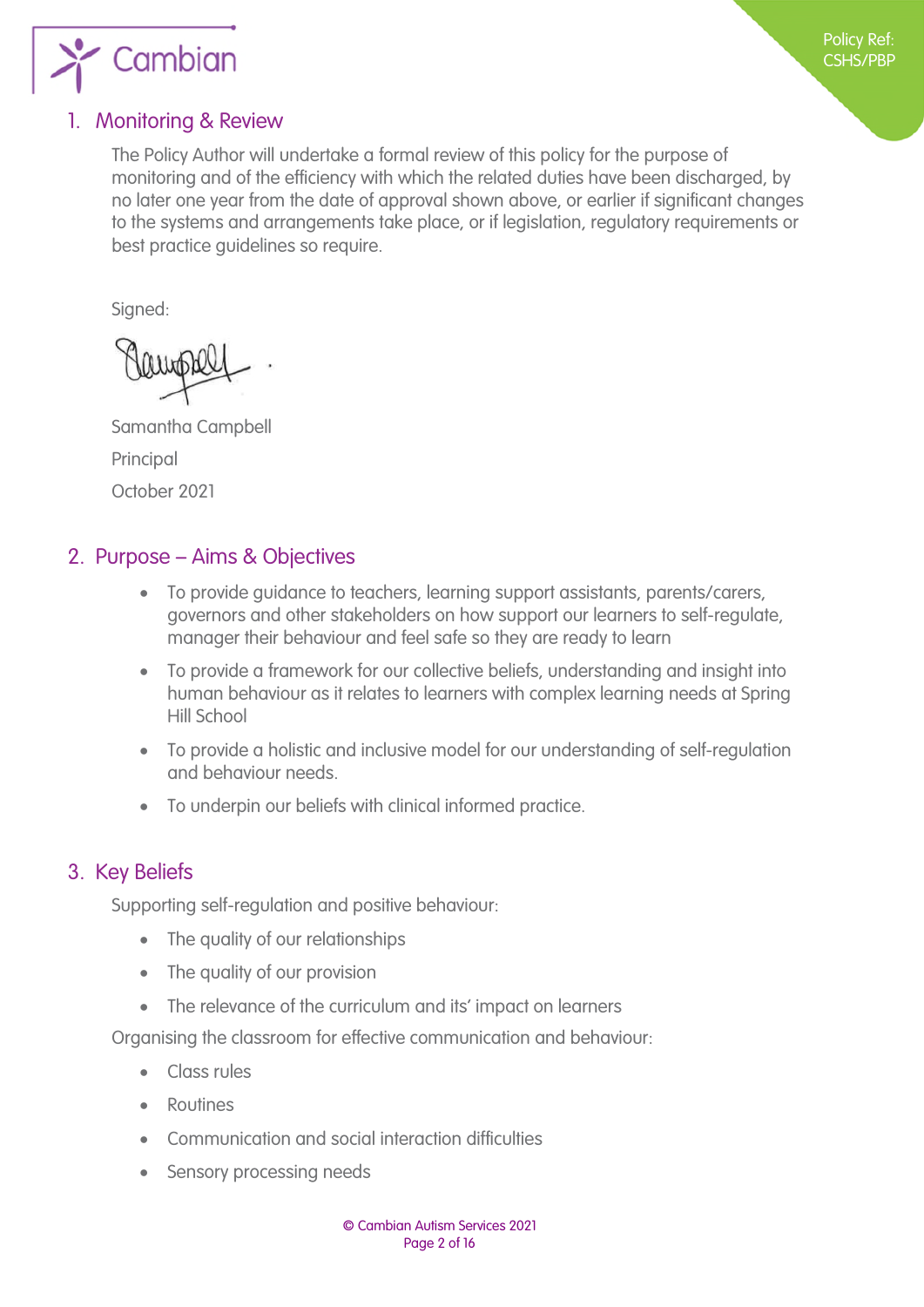

- Understanding self-injurious behaviour
- The language of choice
- Rewards and consequences
- Reparation
- Descriptive praise
- Children and young people with exceptional behavioural needs
- Bullying
- Discriminatory language/incidents
- Restraint
- Restricting Liberties
- Corporal Punishment
- Contingent Touch
- Holding
- Monitoring
- Exclusions

All learners who attend Spring Hill School have an EHCP with a primary diagnosis of Autistic Spectrum Disorder. Additionally, some children and young people (CYP) have identified associated Multiple Learning Difficulties, Severe Learning Difficulties, Moderate Learning Difficulties, Communication Disorders, Sensory Needs, Physical Needs, and/or Social, Emotional Mental Health Needs which may be attachment/trauma related. At Spring Hill School, we want our Positive Behaviour Policy to reflect our insight and understanding of the complex needs of our pupils and how this contributes to their ability to self-regulate and manage their behaviour in a positive manner so they can be ready to engage with their learning. We incorporate a holistic approach to ensure we are reflecting and planning for the needs of all our learners with complex layered needs; structured professional's meetings focus on individual learner need and include input from teaching and support staff.

We consider that behaviours which challenge always happen for a reason and might be the only way a learner can communicate - it can arise for different reasons which are personal to the individual. Learners who display, or are at risk of displaying behaviours which challenge, might need support which involves both positive support, such as positive behavioural support, and some form of restrictive practice or intervention. Any restrictive intervention applied at Spring Hill is legally and ethically justified, is only implemented when absolutely necessary to prevent serious harm and be the least restrictive option. Currently, Spring Hill School use Crisis Prevention Institute Safety Intervention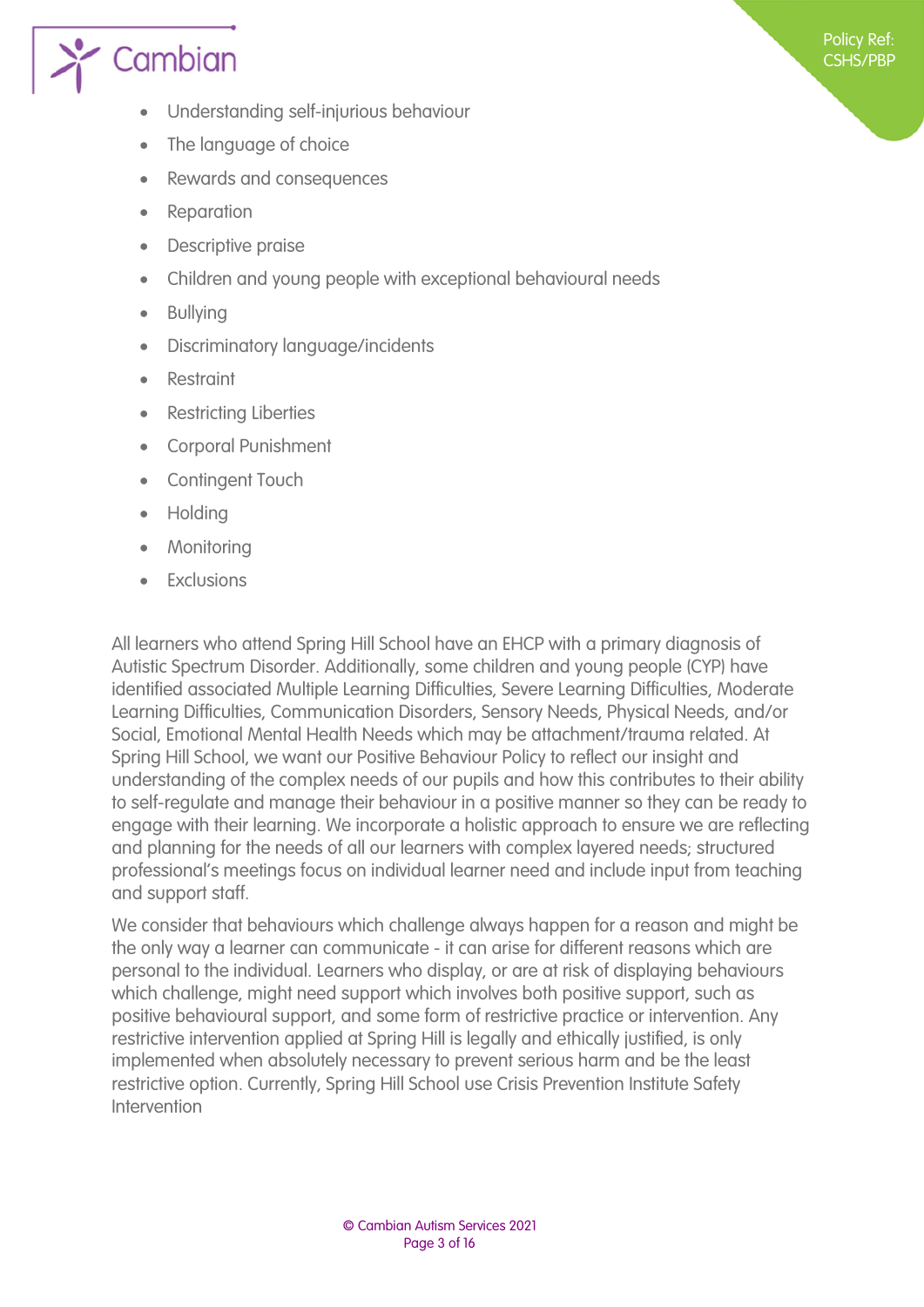

At Spring Hill School, we believe that:

- Our learners want to behave well
- Behaviour is a means of communication we must ensure that all learners are supported to communicate their needs safely and appropriately using their preferred communication systems/style
- With the right support and intervention, learners can learn to self-regulate and manage their own behaviour
- Mistakes are part of the learning process and we recognise that all of our learners are at different stages of the developmental process which may not match chronological age
- All of our learners have learning difficulties and/or other complex needs which impact on how they learn to regulate and manage their behaviour
- Teachers and class teams must be given the opportunity to learn, understand and have insight into why our learners become dysregulated, and reflect on how/why it impacts on their behaviour through reflective conversations, supervision and CPD opportunities
- We must work collectively with our learners, their parents/carers (to include our onsite residential team) and other professionals to develop strategies as part of a positive behaviour support plan to support children and young people to selfregulate and manage their behaviour in a positive manner.

Support staff can support our children and young people by:

- Being mindful and reflecting on the quality of our relationships with each other
- Reflecting and being committed to continuously improve on the quality of our provision
- Reflecting with parents and carers and other professionals so we are wellinformed and have insight and understanding of their individual needs
- Reflecting and planning the "scaffolding" we put in place to support them to learn self- regulation skills
- By observing, gathering and analysing data on behaviour to ensure our interventions are personalised, well informed and planned according to the needs of each individual within the context of their class or within particular lessons onand off-site
- To work in close partnership with our learners, their parents and carers and other professionals working with them e.g. occupational therapy, speech and language therapy, CAHMS etc.
- To invest time, and allow safe spaces and opportunities for learners to practise these skills and make mistakes from which they can learn, develop and grow.

The resources, interventions and learning consist of: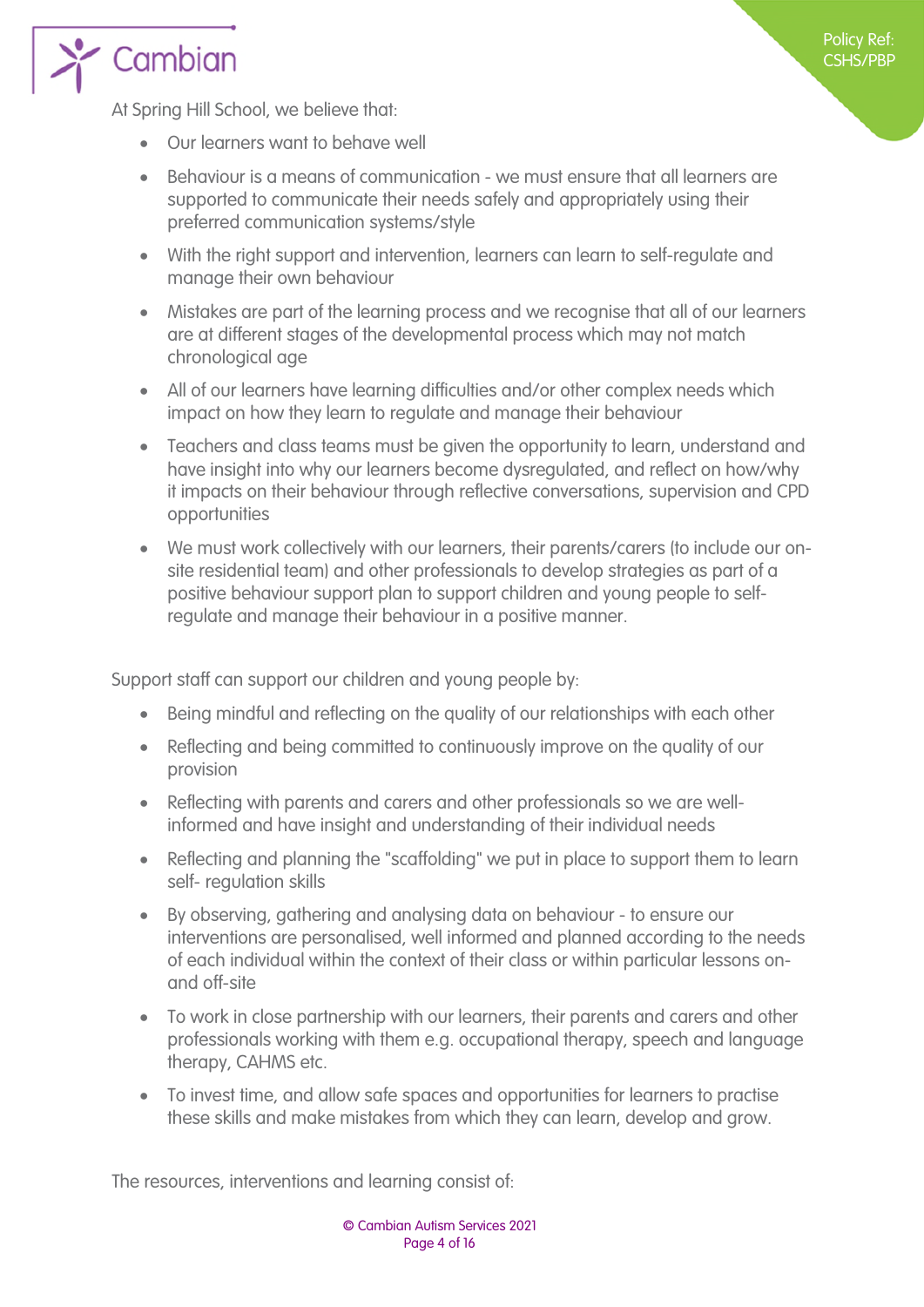

- A variety of individualised and accessible modes of communication e.g. visual timetables, social stories
- Clear and realistic expectations
- Rules and boundaries, which are consistently applied
- Routines
- The language of choice
- Rewards and consequences
- Reparation wherever possible and appropriate
- Descriptive praise which is proportionately applied
- Fair and predictable responses to both negative and positive behaviour

#### We believe that:

Our children and young people want to behave well and believe that they are happy when their needs are understood and met, allowing them to self-regulate and therefore make good choices. We aspire to support all CYP to manage themselves and their positive behaviour should be recognised and acknowledged by adults and their peers. During the assessment period and throughout their placement at Spring Hill, we consider their communication styles, social interaction skills, sensory and emotional needs as well as the role we play in supporting them to develop these skills. Learners are better able to behave well when their needs are well met in school, at home and in the community. We appreciate that communication styles may change over time and therefore we adapt our approach to support such changes accordingly.

How learners behave gives us important information about how they are feeling. Our cohort have a wide range of different communication styles. Due to their physical and emotional needs, some of our CYP struggle to verbalise their wishes and needs; many require support in this regard. Supporting learners to effectively communicate is essential to support them to self-regulate and behave in a positive manner which enables them to access a range of learning activities that help them to achieve to their true potential.

All of our learners have a personalised approach to support them to manage their behaviour and consideration is always given to sensory and emotional needs, pain thresholds, what self-injurious behaviour could be communicating, levels of stimulation and engagement.

We know that our CYP can learn to improve their behaviour, however some learners at Spring Hill School find the learning process challenging; learning new behaviour is a task, just like learning to read or write.

As adults, we must consider the learning styles and needs of children and young people; we must also have realistic expectations about the rate of progress a learner will make when learning to adapt or develop new behaviours. Most of our learners' progress in small, incremental steps over a very long period of time and we track rates of progress using formal, informal and standardised methods.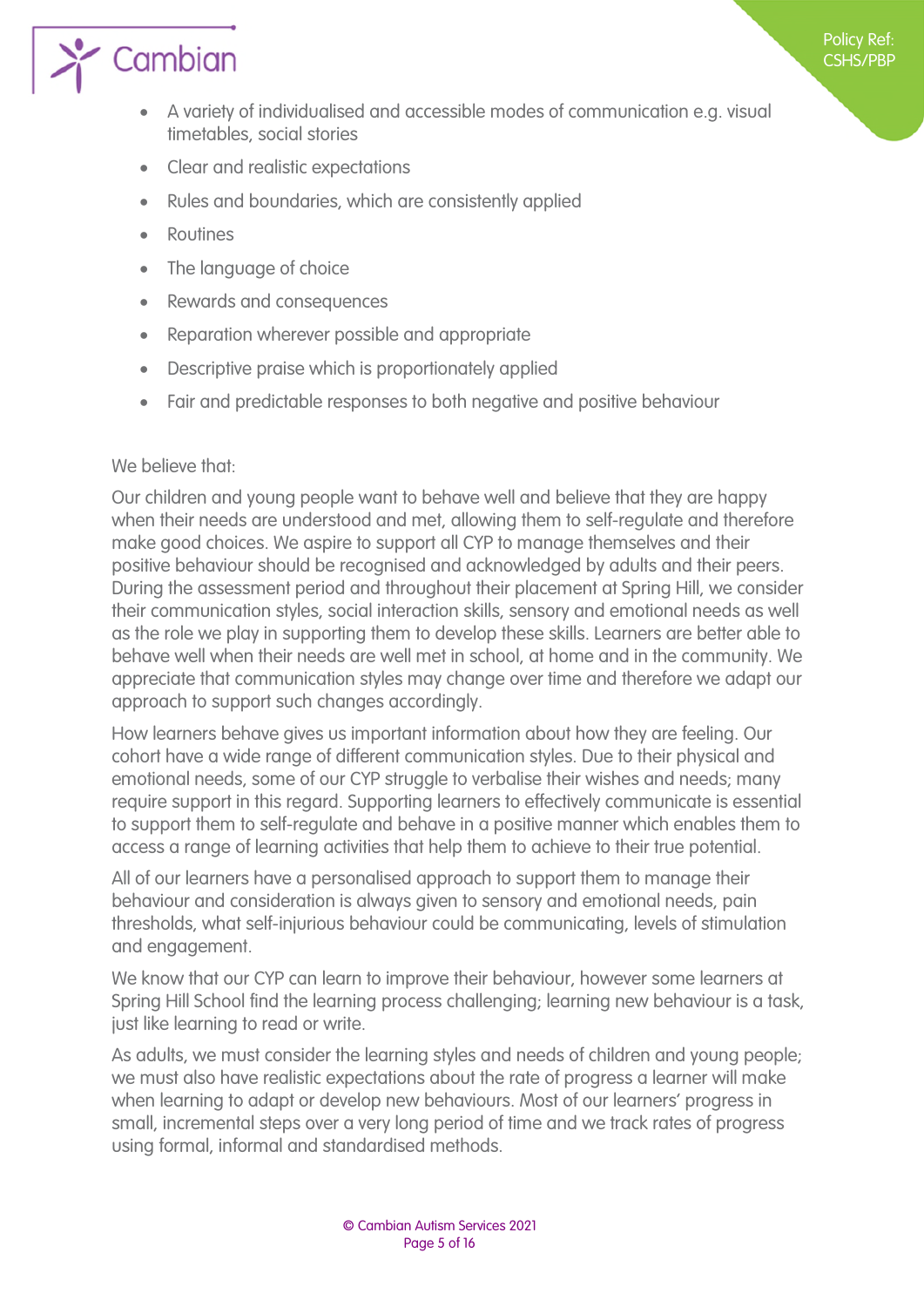

Mistakes are part of the learning process. We don't make a definitive conclusion about it instead we support our learners to get it right.

All adults can learn strategies to support learners to improve their behaviour. Most adults have evolved ways of responding to learners' behaviour based on a combination of personal and professional experiences and training and experiential learning. Staff network across the disciplines to ensure we approach the management of individuals' need in a consistent and supportive way. We encourage class teams and support staff to reflect on what may be the underlying issues that drive or trigger behaviour in our CYP and to think about ways of responding to behaviour that challenge in a non-judgemental and supportive way. In order to do this consistently we follow the Positive Behaviour Support Framework.

In order to appropriately manage, we support class teams to develop their own emotional resilience through targeted debriefs and professional clinical support. This may be peerto-peer, group or individual support and we can draw on a range of expertise within school and beyond:

Lead professionals, Teacher Mentors, Clinical Psychologists, CAHMS, STEP Spotlight Meetings and Positive Behaviour Support facilitated members of the Clinical Team.

We expect that all adults who work at Spring Hill School to be committed to developing their practice and sharing their skills and experiences. This is a commitment to on-going professional development; reflective practice and peer support improve practice, professional competence and responsibility.

#### <span id="page-5-1"></span><span id="page-5-0"></span>4. Supporting Self-Regulation and Positive Behaviour

#### <span id="page-5-2"></span>The Quality of our Relationships

- a) Our relationships with each other are supported and developed by our Staff Code of Conduct. They provide a framework to help us to provide good models of behaviour at all times for our learners and each other
- b) High quality relationships with our CYP are crucial. Each adult may provide significant care and support to our learners. To foster successful, enabling relationships we aim to:
	- Actively build trust and rapport which has to be earned, not a given
	- Have high expectations for all CYP because when we demonstrate our belief in them, it supports them to succeed
	- Treat learners with dignity and respect at all times by communicating carefully, clearly and consistently in a way that is accessible to them and their current level of need
	- Listen respectfully to the child/young person and make a judgement about how/when to respond
	- Invest in our relationships with our young people and have fun together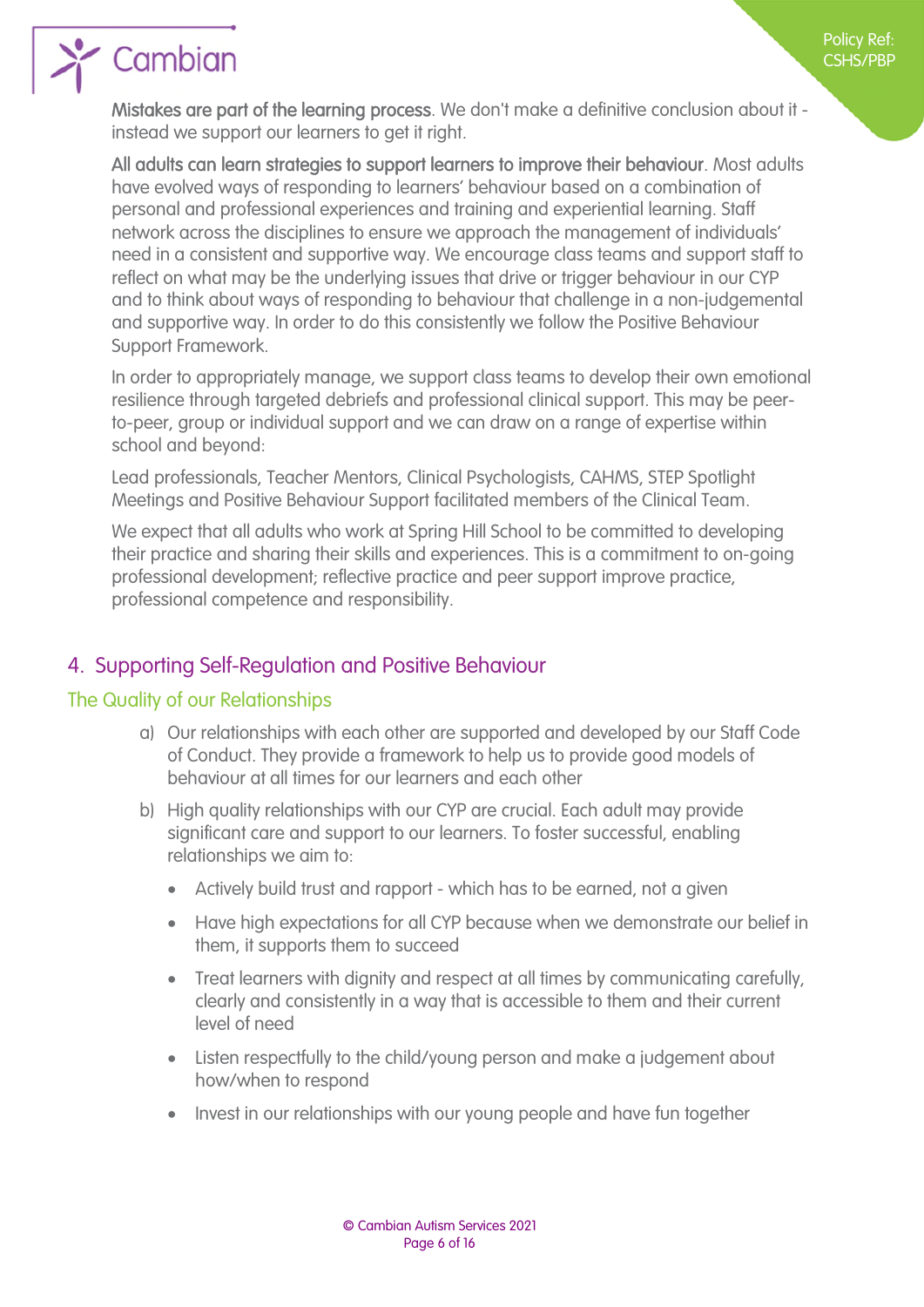# $\sum$  Cambian

- Consider what might be behind the behaviour: why the individual is behaving in this way. There will always be a reason: the behaviour is a symptom of something that we need to identify and understand
- See things through consistently e.g. consequences in place as a response to particular behaviours, both desirable and undesirable
- Keep our word and if, for some reason, we are unable to honour a commitment to a young person, to communicate clearly and honestly about why this has happened
- Recognise the strengths of the individual identify these with them where possible, without being patronising, and build on them at a pace that does not make them feel overwhelmed. If a young person is not able to do this, advocate for them within the team or professional group
- Apologise if we make a mistake we are modelling this for the young person and this will support us to build trust and respect
- Manage our own emotional reactions to behaviour i.e. demonstrate emotionally intelligent behaviour at all times. Seek help if we are finding it difficult to manage our feelings about a young person
- Resolve difficult feelings about learners' behaviour it is unhelpful to revisit history but focus upon getting it right in the future
- Quietly, but firmly, hold appropriate boundaries for the learners
- Seek support from wider professionals networks to problem-solve behaviours that cause concern
- Show respect to and about our youngsters; we do not talk about them, over them or about them in front of other learners
- Be non-judgemental about each individual's life experiences and use behavioural data to form our planning to help meet their unique needs

#### The Quality of our Relationships with Parents, Carers and Social Workers

<span id="page-6-0"></span>It is important to reflect and plan in partnership with parents/carers and representatives from Social Care to ensure consistency in approaches between home and school. BBRIPS are shared with parents/carers and Social Care where appropriate and reviewed regularly and always further to an incident of unprecedented behaviour. If any form of restraint or seclusion has been implemented, to keep a learner or other's safe, this is always shared with parents/carers, Social Workers and the EDT team accordingly.

#### The Quality of our Relationships with other Professionals

<span id="page-6-1"></span>It is essential that we work collaboratively with other therapists or CAMHS to ensure all practice is clinically informed. It is also a holistic responsibility of the team at Spring Hill to share any information or productive strategies that support young people to succeed in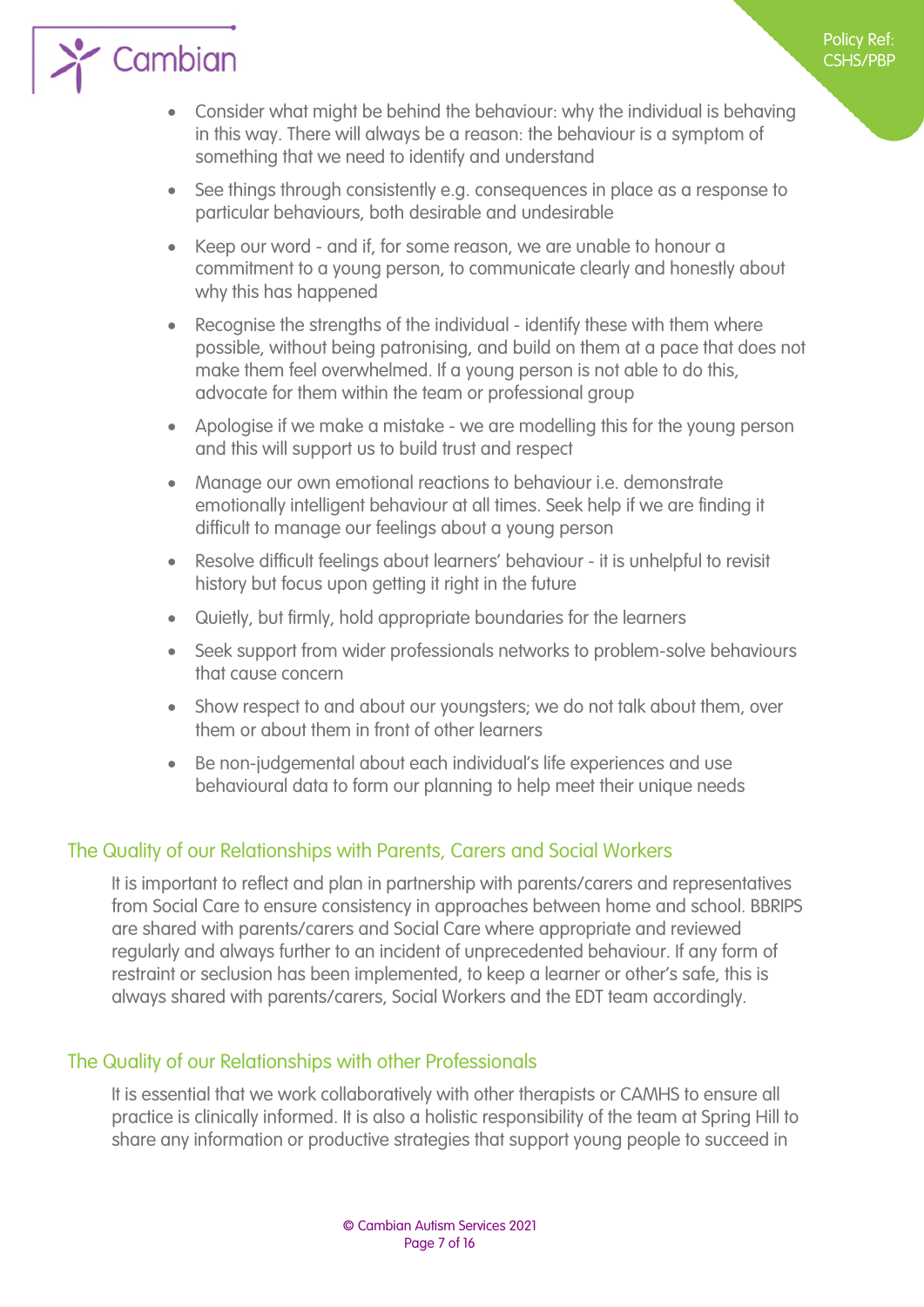

Cambian

self-regulating and managing their behaviour through the STEP Up Meetings and the STEP Reflect Meetings. (See Appendix 1)

#### 5. The Quality of Our Provision

<span id="page-7-0"></span>If we are able to meet each individual at his/her point of need, it is more likely that unhelpful behaviour or behaviour that is challenging will decrease or stop. To do this we:

- Have communication systems in place and readily available when the child or young person is dysregulated. This is their 'voice' and should be accessible at all times, especially during times of dysregulation or distress when it is often difficult to make use of other communication tools
- Understand their sensory processing difficulties and have appropriate strategies and resources available to support each individual to a sensory diet to support them to de-escalate and return them to a better state of regulation
- Accurately assess and understand individual need by referring back to their EHCP, minutes from the Annual Reviews, PEP and LAC meetings etc…
- Plan to meet individual's range of needs specific to the plans drawn up by their professional group e.g. specialist equipment, staffing, sensory needs and diets
- Support each individual to develop their levels of resilience and set high expectations for children and young people
- Work closely with each individual to develop their self-esteem so that they can be the best they can be
- Administer appropriate levels of positive reinforcement when things are going well and minimal feedback for low level, undesirable behaviours
- Personalise learning experiences to ensure that we meet the needs of each learner at their point of development and cognition
- Involve the child/young person in the target-setting and evaluation processes to measure progress
- Provide appropriate feedback on progress in a supportive way that makes sense to the individual, focusing upon their achievements and what they need to do make further progress
- Actively teach and model children and young people positive behaviours for learning.

#### 6. Organising the Classroom for Effective Communication and Behaviour

<span id="page-7-1"></span>The following guidance is offered to class teams to reflect on the support our learners need to learn how to self-regulate and manage their own behaviour successfully: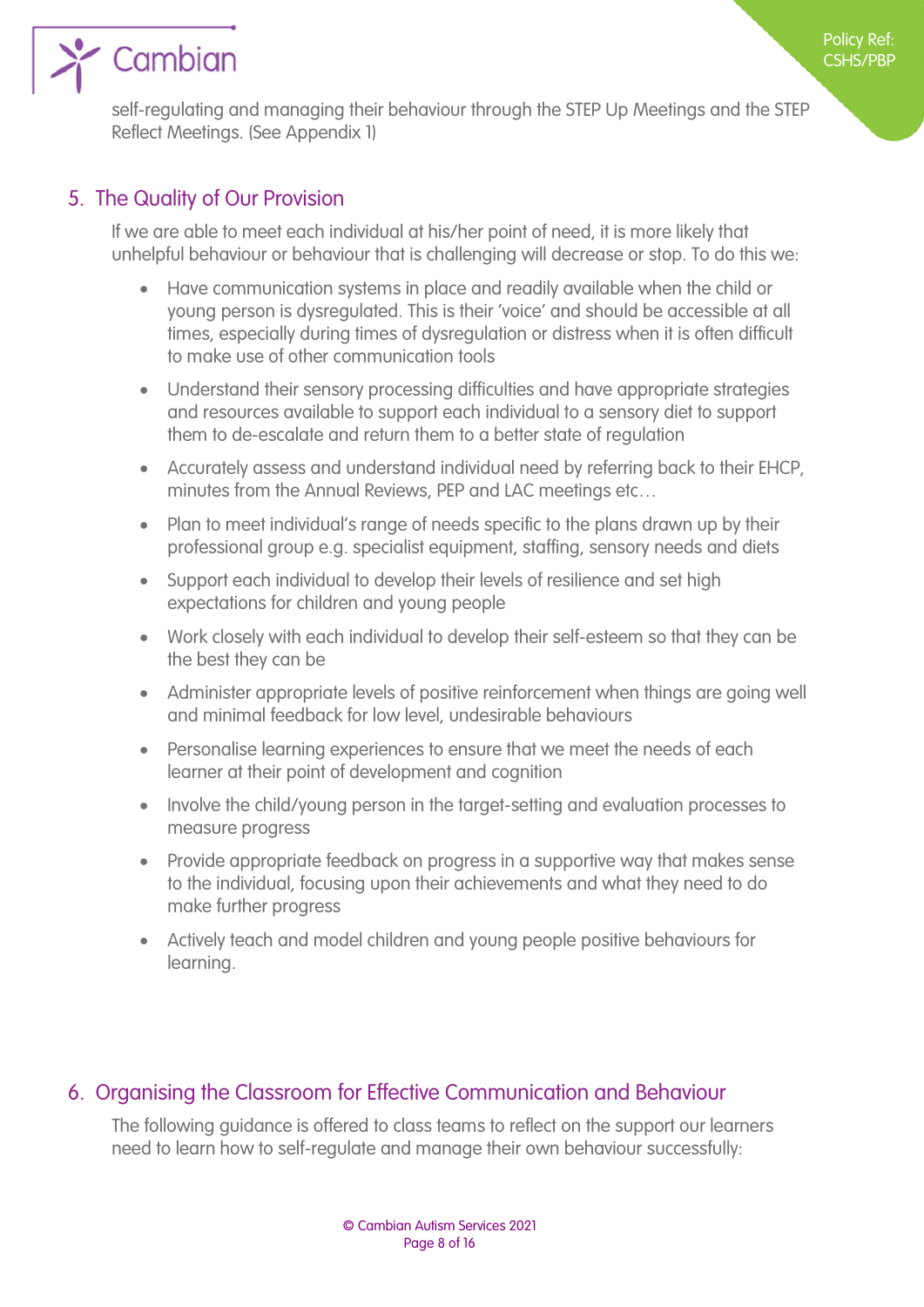

<span id="page-8-0"></span>Rules to support positive behaviour should be:

- Few in number
- Where developmentally appropriate, agreed with learners
- Communicated in a way that the learners can understand, including visual cues, objects of reference, social stories etc.

Policy Ref: CSHS/PBP

- Stated in the positive things we are going to do
- Appropriately referenced by all and consistently applied
- Pertinent to the activities undertaken in the learning space and developmental range of the learners

#### **Routines**

<span id="page-8-1"></span>Consistent class/lesson/activity routines support our learners to understand expectations, manage anxiety and mentally and physically prepare themselves for the day. In turn, this supports the development of self-regulation, develops greater engagement in learning activities and helps individuals to manage their behaviours more successfully. At Spring Hill, we never assume individuals automatically know how to manage their behaviour and emotions effectively; such behaviours must be explicitly taught as must routines for all activities. The more consistency there is regarding routines, the more reassuring it is for our learners; routine supports behaviour for learning.

#### <span id="page-8-2"></span>Class Teams

Class teams are expected to reflect on how they support learners to adapt to changes to routines and how they adequately prepare them for changes, as flexibility is an important life skill. Changes to routine should be practiced using appropriate visual resources to allow children and young people to learn that changes can be managed in a positive way.

#### Communication and Social interaction Difficulties

<span id="page-8-3"></span>Most children and young people at Spring Hill School require additional support in developing their communication, social interaction and social imagination skills (to cope with changes to familiar routines) to develop effective self-regulation skills which are required to support them to manage their behaviour throughout the school day. Behaviour that challenges is often as a result of a breakdown in communication. To support a learner that has become dysregulated or distressed we aim to understand the function of the behaviour e.g. what has caused the young person to become distressed. Staff need to have strategies in place to support the individual to safely express how they are feeling and how individual need can be met proactively. Staff need to consider the following and how it can impact on the young person's ability to self-regulate and manage their behaviour positively: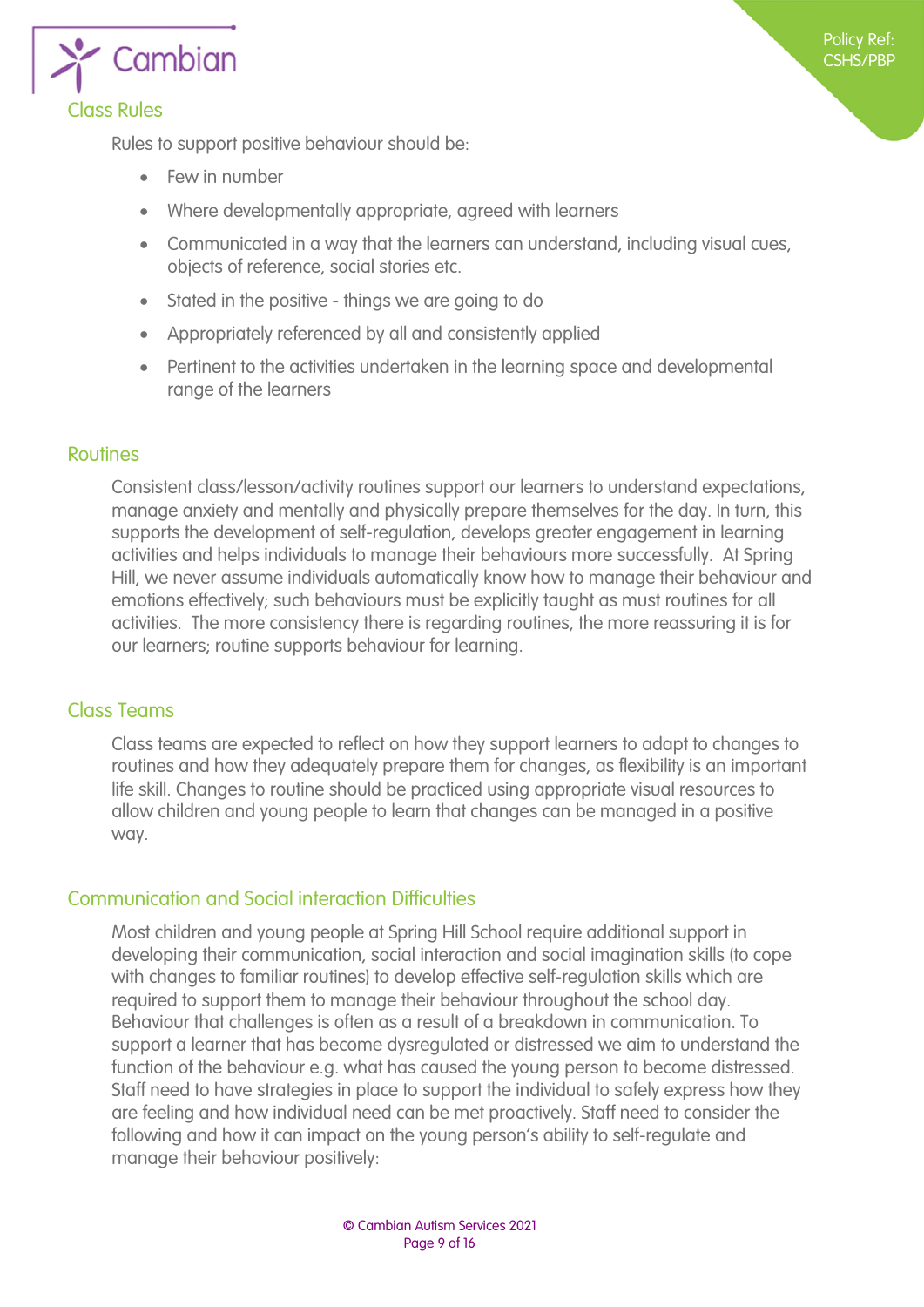# $\sum$  Cambian

- Communication tools and strategies should work both ways: to give instructions but to allow learners to have a voice, make choices and express their needs
- That our children and young people need time to process information
- Some of our cohort have difficulty with verbal and non-verbal communication (body language)
- Difficulties in understanding facial expression and tone of voice (intonation)
- Difficulty with understanding, or consistently remembering, social rules, norms and conventions
- Difficulty in understanding their own emotions and how to effectively tell and adult how they are feeling
- Difficulty understanding other people's emotions
- Difficulty with predicting what could/will happen next which can cause anxiety
- Lack of awareness of danger
- Difficulties with transitions and/or change and high anxiety with new or unfamiliar situations
- Difficulty with managing social expectations and/or interactions with peers including friendships and peers.

Class teams are expected to make use of visual resources and other augmentative and alternative communication systems because:

- Visuals are a permanent reference tool
- Visuals support language processing time
- Visuals support children and young people with transitions allowing them to feel less anxious and self-regulate more effectively
- Visuals help to develop independence, confidence and self-esteem
- Visuals are transferable between environments and people e.g. between home and school, or when going on trips or off-site visits
- Visuals are helpful when children and young people have become dysregulated as it replaces verbal communication and social interaction which, in times of distress, can hinder de-escalation

#### Sensory Processing Needs

<span id="page-9-0"></span>Sensory processing difficulties can impact on our learners' ability to self-regulate and manage their behaviour. Sensory processing is the ability to register, discriminate, adapt and respond appropriately (both physically and appropriately) to sensory input from the environment. Staff are therefore expected to:

 Organise the environment clearly with visual cues and signposts (written information, symbols, objects of reference etc…)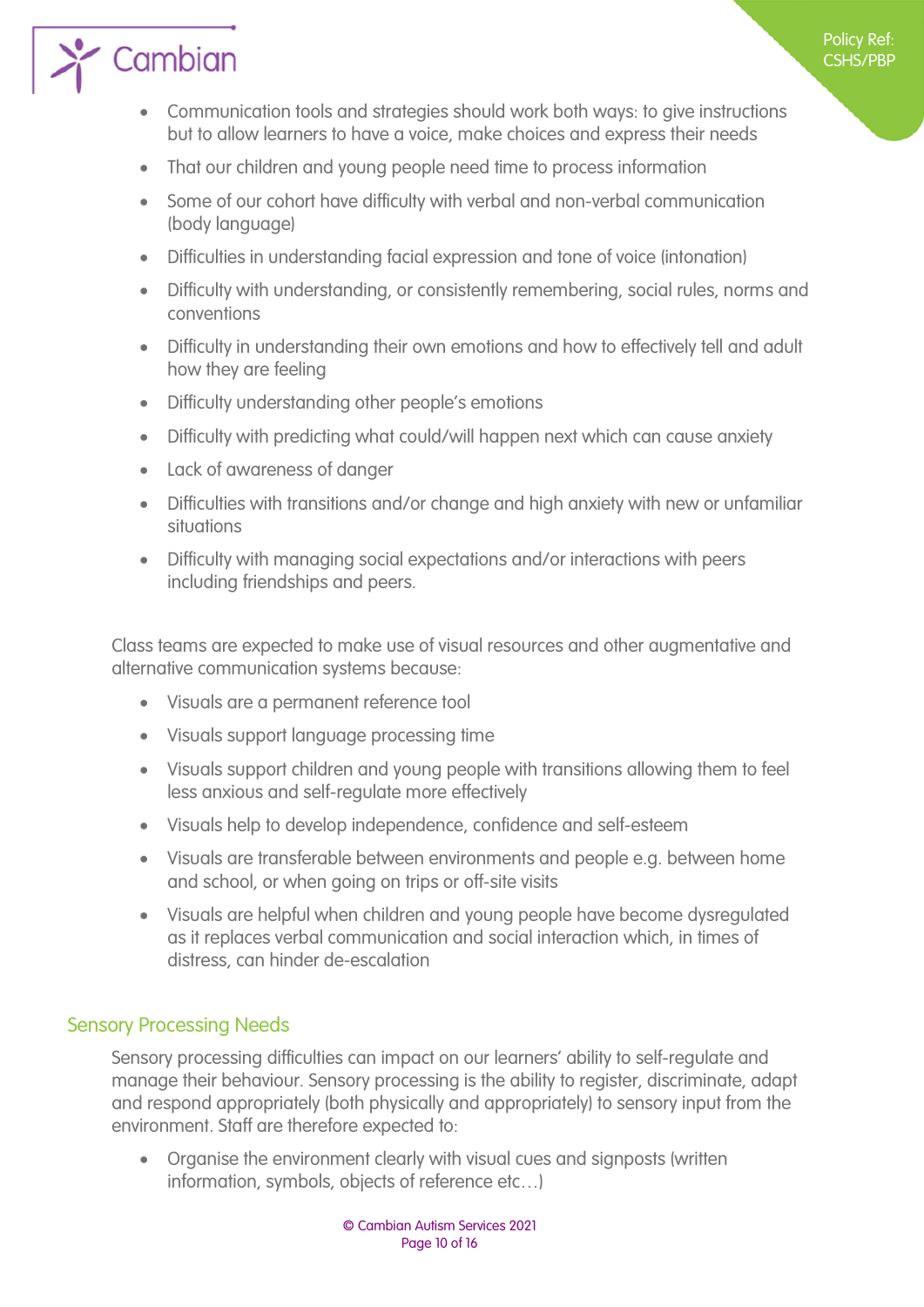# $\sum$  Cambian

- Speak clearly, slowly and calmly allowing time for individuals process information and respond
- Sensory process issues should inform suitable learning environment adjustments and support understanding of individual need
- Ensure learners' sensory needs are supported through embedding sensory diets and movement breaks into their daily routine with support via sensory equipment such as: chewy's, fidget toys, adapted seating, weighted vests etc…
- Teach learners to recognise when they are becoming dysregulated (label emotions and feelings) so that they are able to learn to ask for a break or other appropriate self-regulatory strategy to support them in regulating better
- Monitor the physical and emotional well-being of pupils and recognise signals of being distressed, unwell, in pain or upset
- Enable access to environments through making reasonable adjustments

#### Understanding Self-Injurious Behaviour

<span id="page-10-0"></span>Self-injurious behaviour is when a child or young person physically harms themselves; it is sometimes referred to as self-harm. Presentation comes in many form to include: headbanging on walls and floors or other surfaces, hand or arm biting, hair-pulling, eye gouging, face or head slapping, skin picking or scratching or pinching, forceful headshaking, tooth pulling etc. The child or young person may have no other way of telling us of their wishes and feelings. Such behaviour could be a way of sharing their frustration or telling us that they want an object or activity they like; conversely, it could be a way of getting us to stop asking them to do something. Hand biting could be a coping strategy to help manage excitement or anxiety whilst picking or scratching could be a strategy to relieve boredom. Ear slapping or head banging might be a way of coping with discomfort or saying that something hurts. Such behaviour can be distressing and needs to be carefully and consistently managed and follow advice in Behaviour Support and Rapid Response Plans. When it happens, staff must work collaboratively with the young person, their parents/carers and other professionals to try and find ways to prevent or replace such behaviour. Staff must:

- Respond quickly and consistently when a learner self-injures. Even if staff feel that this is an extreme form of attention-seeking, it is never appropriate to ignore such behaviour
- Keep responses low key: limit verbal communications, facial expressions and other displays of emotion. Try to speak calmly and clearly in a neutral and steady tone of voice
- Reduce demands: The individual may be finding a task too difficult or overwhelming
- Remove physical and sensory discomforts and consider their sensory profile, processing difficulties and diets
- Redirect: Tell them what they need to do instead of the self-injurious behaviour e.g. "David, hands down". If necessary, consider the use of visual cues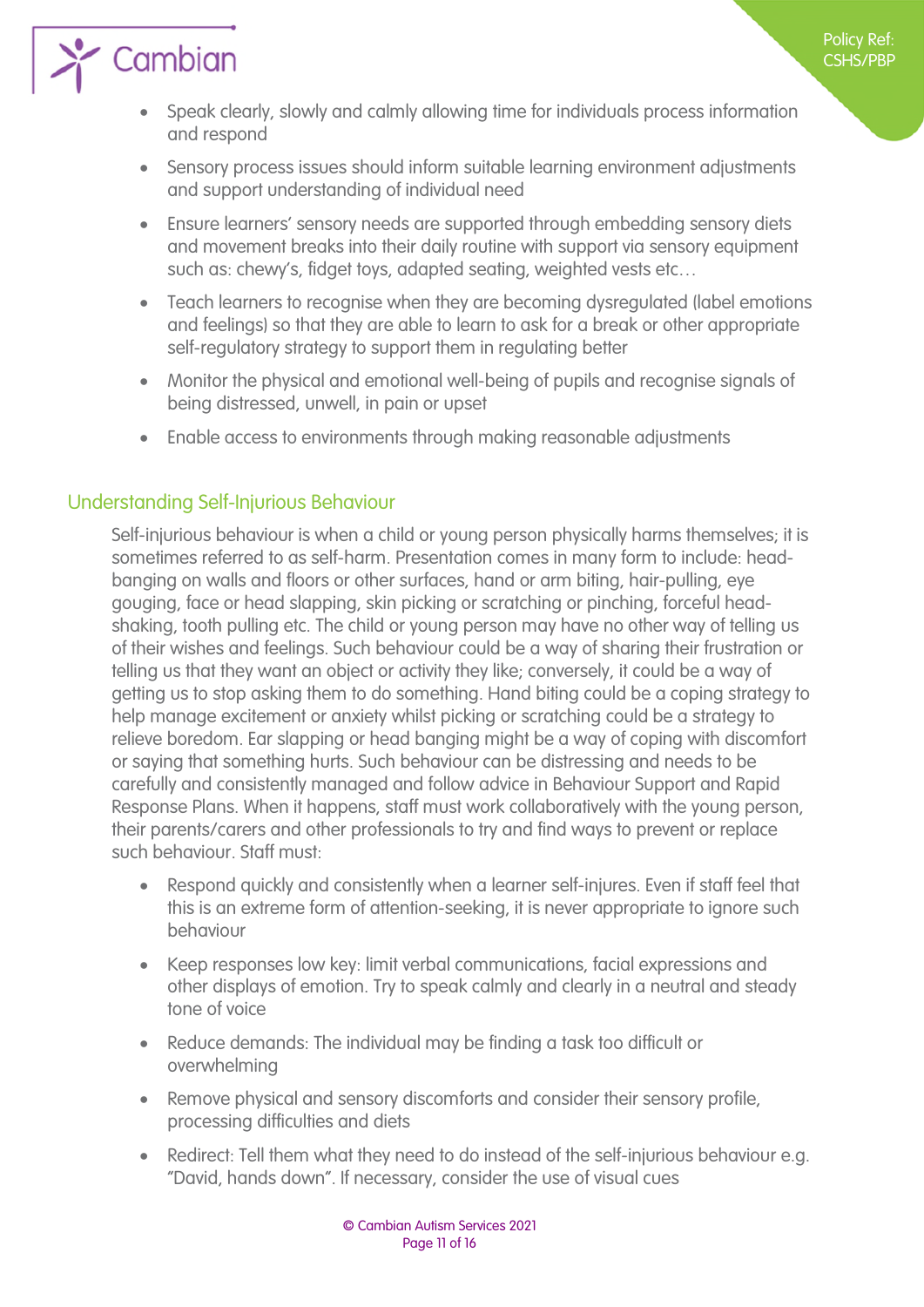

- Provide light physical guidance as per RPI training advice and use in conjunction with distraction strategies
- Use barriers: place a soft barrier between the individual in crisis and the object that is causing harm. For head slapping, place a cushion between the head and hand. For hand/arm biting, provide another object to bite down on such as a chewy
- Consider carefully whether physical intervention is required restraints do not address the cause of the behaviour, so they must never be used in isolation without teaching the learner new skills which address the reason for their behaviour

#### The Language of Choice

<span id="page-11-0"></span>This is part of helping our children and young people to take responsibility for their behaviour. We actively encourage them to choose the right thing to do and, where appropriate, explain the consequences of their choices whether positive or negative. Staff offer appropriate levels of praise when they see the youngsters making good choices and conversely link consequences to choices to help them to understand the notion of cause and effect.

Such interaction:

- Increases learners' sense of responsibility
- Helps individuals to understand that mistakes are part of the learning process
- Develops individual levels of resilience and tolerance
- Gives choices to the young people in order that they can better manage their responses in a more appropriate and measured way

#### <span id="page-11-1"></span>Rewards

- Purposeful and appropriate praise without over-praising so that it become disingenuous
- A robust and transparent rewards system where young people influence some of their targets, by negotiation, with their form tutor
- Communication with parents/carers to inform them of the behaviour or achievement which is conveyed at least weekly
- Golden Time and rewards trips above and beyond scheduled daily activities

#### **Consequences**

<span id="page-11-2"></span>It is important for our children and young people to clearly link a specific behaviour with its' consequence. Any such consequence needs to be appropriate in order to support the learners understanding of both positive and negative consequences. Staff will undertake a debrief following significant incidents or repeat behaviours that cause concern to ascertain whether anything g could have been done differently to support the individual.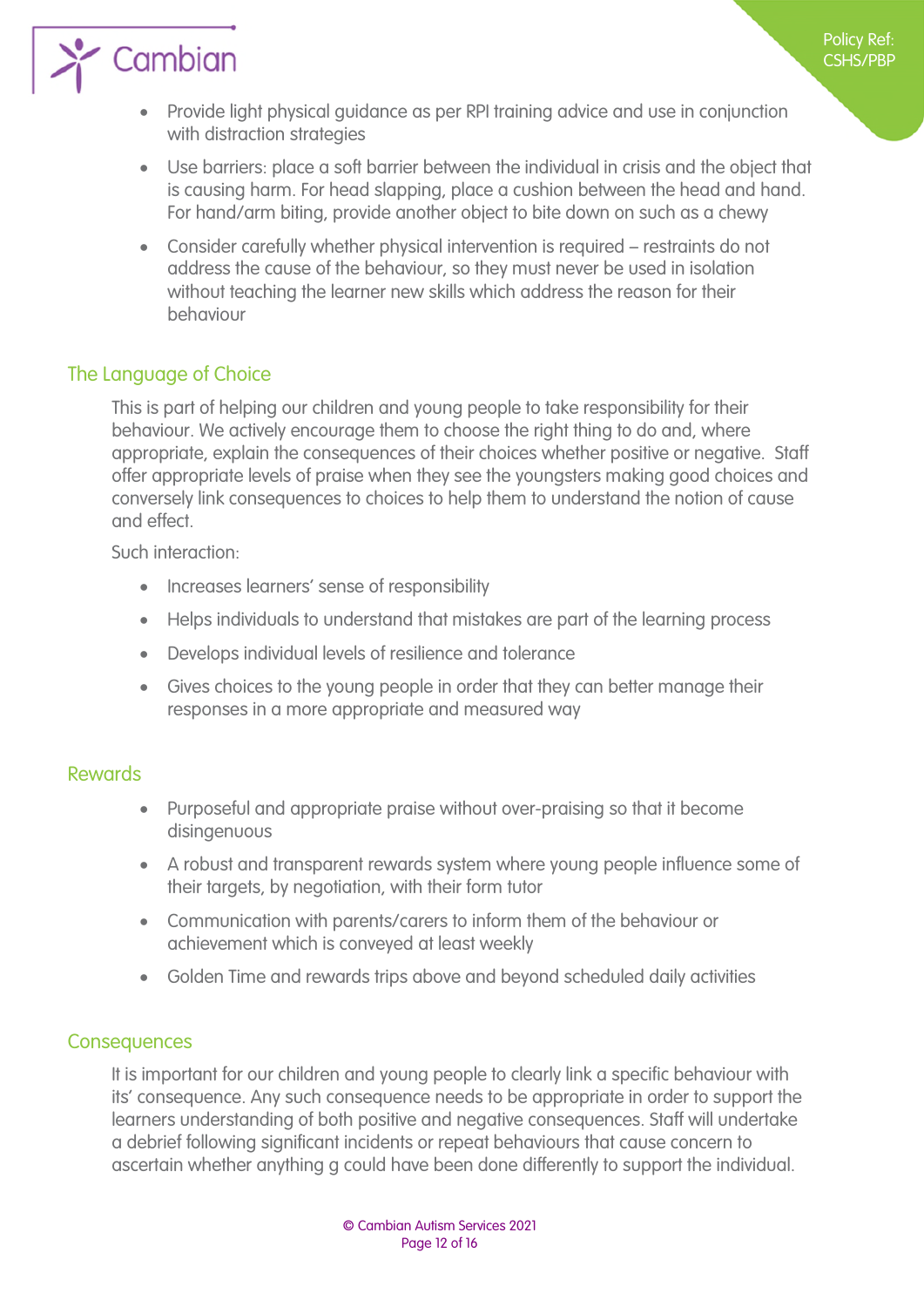

## $\sum$  Cambian

The majority of our learners at the school will respond positively when class teams and support staff work within these guidelines but some of our young people need additional support to learn to self-regulate and manage their behaviour in a positive manner. For more significant concerns, a STEPUP meeting is usually convened where professionals can undertake formulation and establish a bespoke plan to intensively support individual need.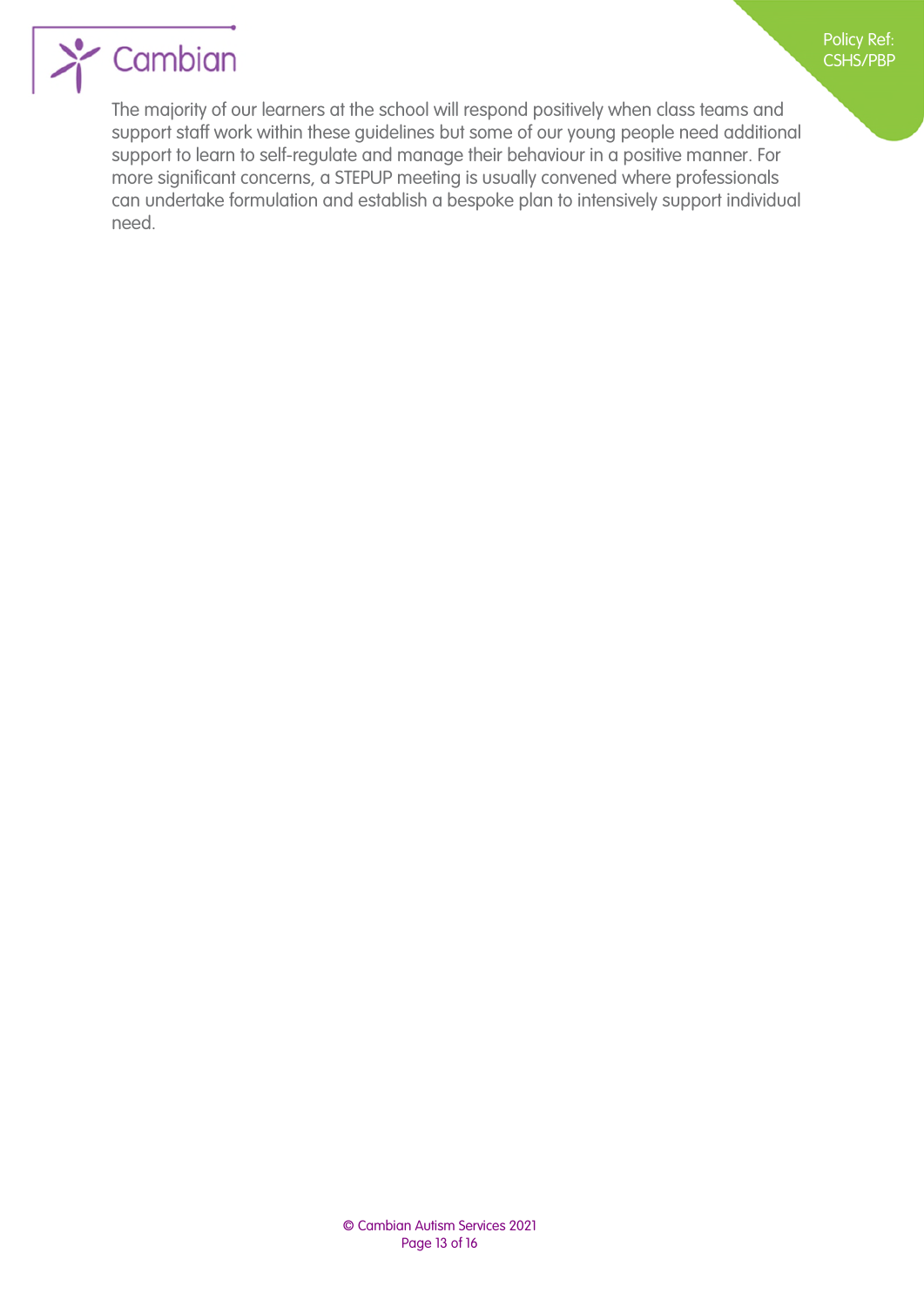



#### <span id="page-13-0"></span>7. Clinical Services Roles

#### Clinical Psychology

<span id="page-13-1"></span>Clinical psychologists help the young understand and manage their thoughts, feelings and behaviours.

Mental Health Practitioner (MHP)

Mental Health Practitioners help young people develop and maintain positive mental health and support overall well-being; they also help them to understand and manage their thoughts, feelings and behaviours.

#### Occupational Therapy (OT)

<span id="page-13-2"></span>Our OT helps our young people to improve their ability to perform tasks independently in their daily living and school environments; she support students to access their education through the development of fine and gross motor skills, sensory processing and selfregulation skills.

#### Speech and Language Therapy (SaLT)

<span id="page-13-3"></span>Our Highly Specialised Speech and Language Therapist helps people develop communication, language and interaction skills. In addition, our SaLT provides assessment, advice, recommendations and direct support for eating and drinking skills.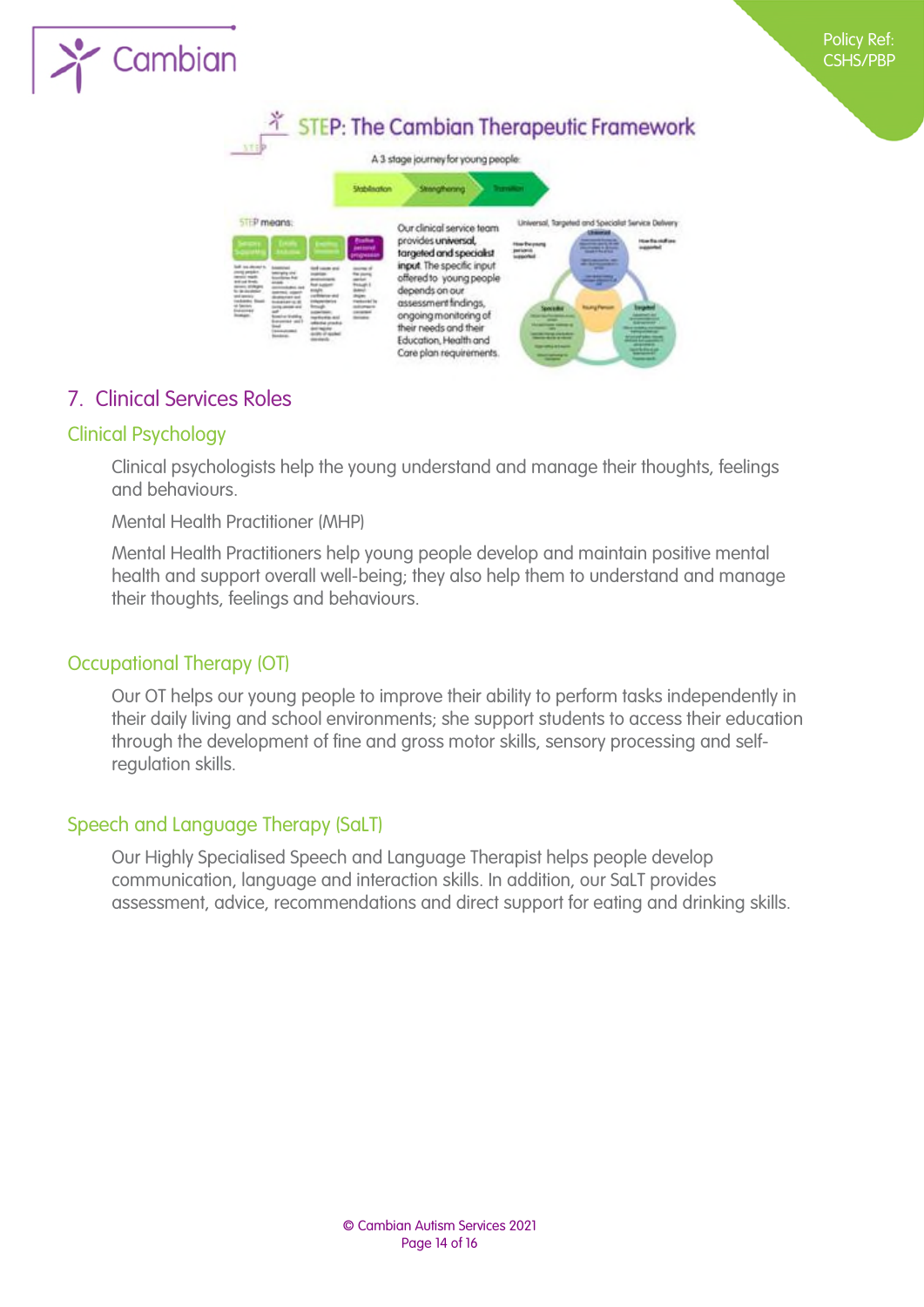

<span id="page-14-0"></span>8. Appendix 1: Multisystemic Positive Behaviour Support Framework

Developed by Andrea Moore 2021

## **Multidisciplinary**

### Baseline Assessment

(SaLT, OT, Psychology)

Based on history, presentation, needs, and preferences, including the young people's parent/carers.

### Multidisciplinary Formulation Meeting

M ultidisciplinary sharing of observation of presentations and assessment. Formulation of PBS Strategies based on key staff feedback (including structured ABC monitoring forms)



To review impact / progress of PBS strategies and identify and modify accordingly

© Cambian Autism Services 2021 Page 15 of 16

Policy Ref: CSHS/PBP